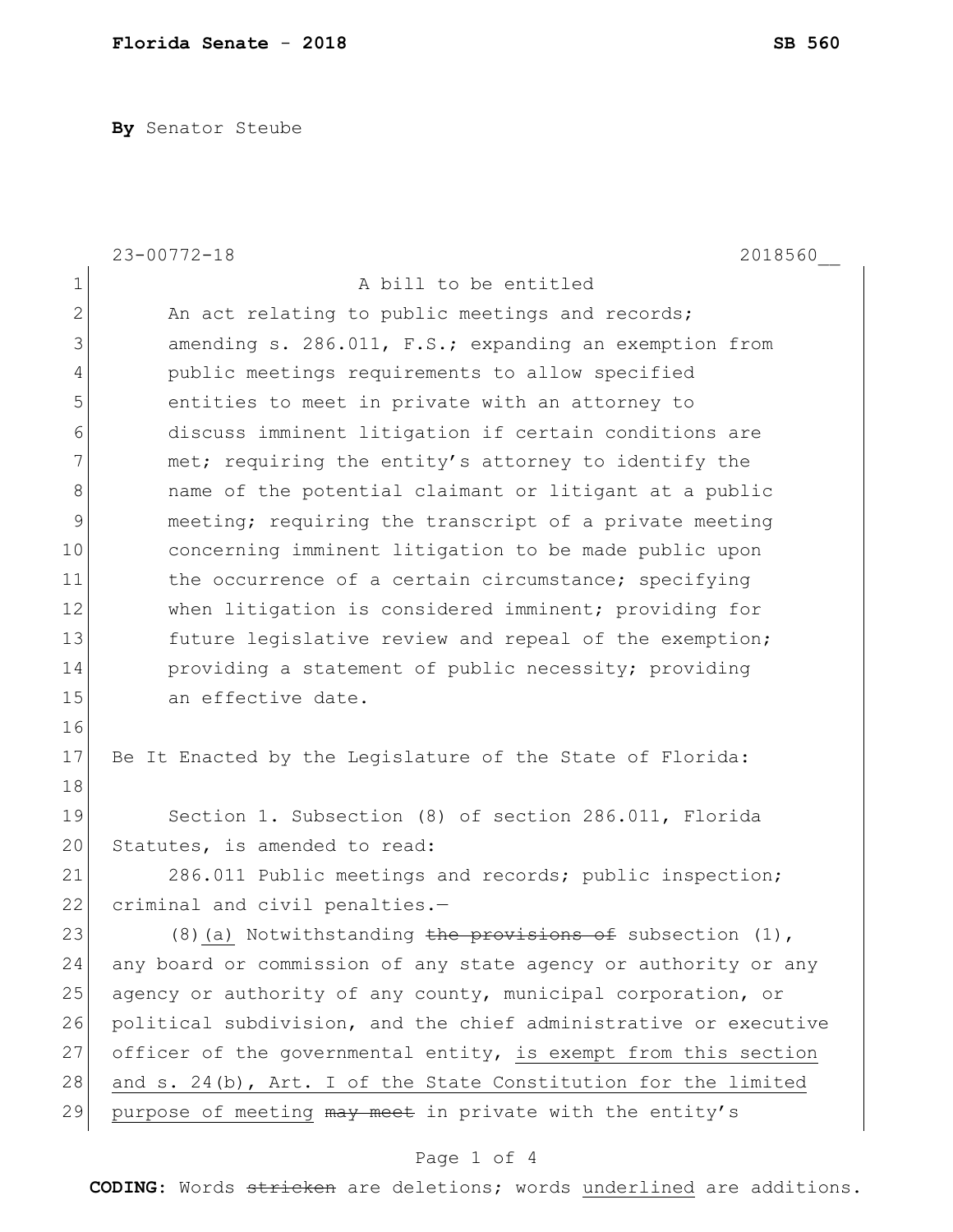30 attorney to discuss imminent or pending litigation to which the 31 entity is or may in the foreseeable future be presently a party 32 before a court or administrative agency, provided that the 33 following conditions are met:  $34$  1. (a) The entity's attorney shall advise the entity at a 35 public meeting that he or she desires advice concerning the 36 imminent or pending litigation. For imminent litigation, the 37 entity's attorney shall identify the name of the potential 38 claimant or litigant. 39 2. (b) The subject matter of the meeting must shall be 40 confined to settlement negotiations or strategy sessions related 41 to litigation expenditures.  $42$  3. (c) The entire session shall be recorded by a certified 43 court reporter. The reporter shall record the times of 44 commencement and termination of the session, all discussion and 45 proceedings, the names of all persons present at any time, and 46 the names of all persons speaking. No portion of the session may  $47$  shall be off the record. The court reporter's notes must shall 48 be fully transcribed and filed with the entity's clerk within a 49 reasonable time after the meeting.  $50$  4. (d) The entity shall give reasonable public notice of the 51 time and date of the attorney-client session and the names of 52 persons who will be attending the session. The session must 53 shall commence at an open meeting at which the persons chairing 54 the meeting shall announce the commencement and estimated length 55 of the attorney-client session and the names of the persons 56 attending. At the conclusion of the attorney-client session, the 57 meeting must shall be reopened, and the person chairing the 58 meeting shall announce the termination of the session.

23-00772-18 2018560\_\_

## Page 2 of 4

**CODING**: Words stricken are deletions; words underlined are additions.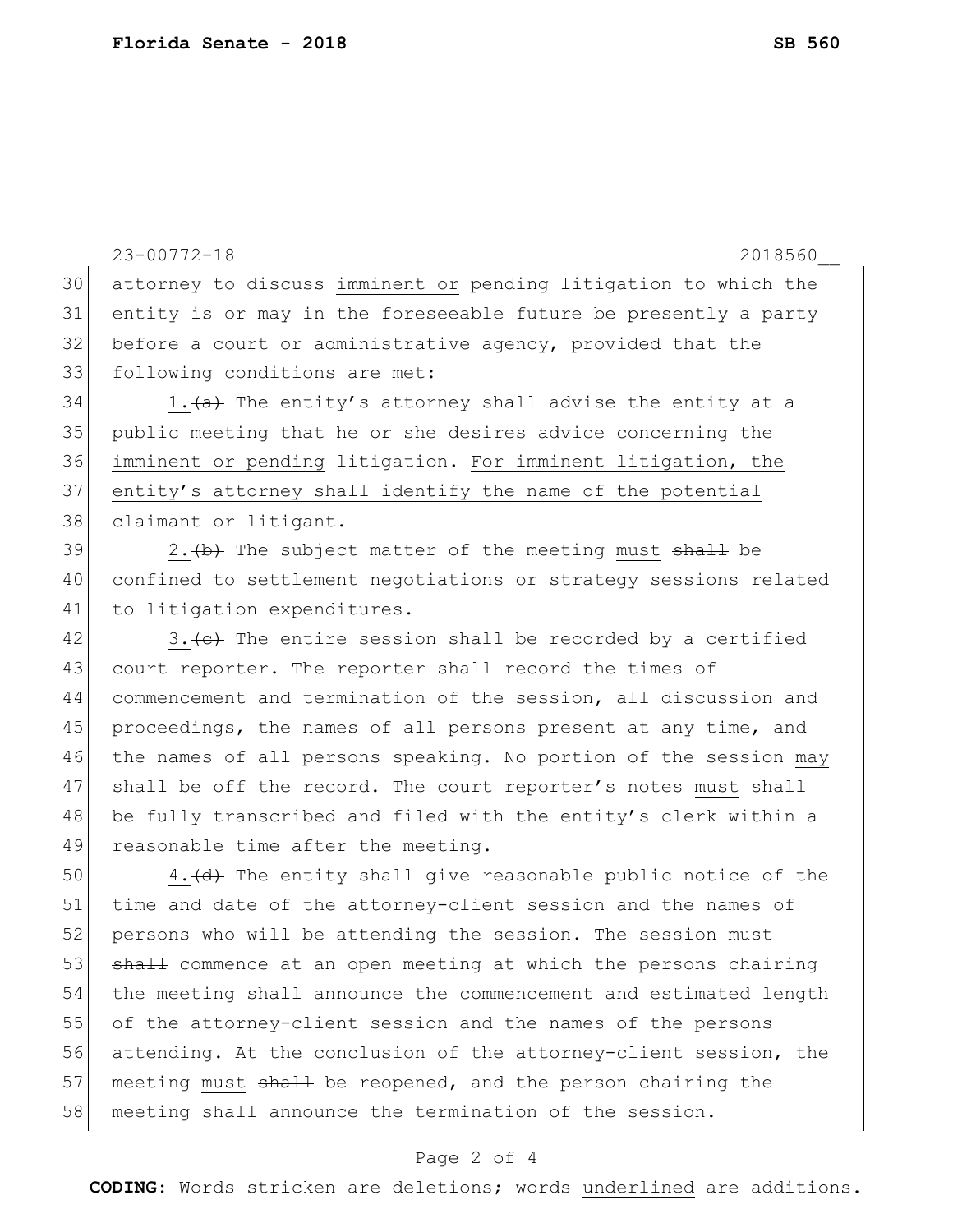|    | $23 - 00772 - 18$<br>2018560                                     |
|----|------------------------------------------------------------------|
| 59 | 5. (e) The transcript must shall be made part of the public      |
| 60 | record upon conclusion of the litigation. If imminent litigation |
| 61 | does not commence, the transcript must be made part of the       |
| 62 | public record within a reasonable time after the matter          |
| 63 | underlying the imminent litigation is resolved or upon the       |
| 64 | expiration of the statute of limitations applicable to the       |
| 65 | matter underlying the imminent litigation, whichever occurs      |
| 66 | first.                                                           |
| 67 | (b) Litigation is considered imminent when the entity has        |
| 68 | received notice of a claim or demand by a party threatening      |
| 69 | litigation before a court or administrative agency.              |
| 70 | (c) This subsection is subject to the Open Government            |
| 71 | Sunset Review Act in accordance with s. 119.15 and shall stand   |
| 72 | repealed on October 2, 2023, unless reviewed and saved from      |
| 73 | repeal through reenactment by the Legislature.                   |
| 74 | Section 2. The Legislature finds that it is a public             |
| 75 | necessity to expand the exemption from public meetings           |
| 76 | requirements currently applicable to meetings at which any board |
| 77 | or commission of any state agency or authority, or any agency or |
| 78 | authority of any county, municipal corporation, or political     |
| 79 | subdivision, and the chief administrative or executive officer   |
| 80 | of the governmental entity meet in private with the entity's     |
| 81 | attorneys to discuss pending litigation to which the entity is   |
| 82 | presently a party before a court or administrative agency to     |
| 83 | include such meetings related to certain imminent litigation.    |
| 84 | Expanding this exemption is necessary to allow a governmental    |
| 85 | entity to privately prepare for threatened litigation by         |
| 86 | obtaining legal advice, exploring and developing relevant facts, |
| 87 | and considering an early settlement or discussing other possible |

## Page 3 of 4

**CODING**: Words stricken are deletions; words underlined are additions.